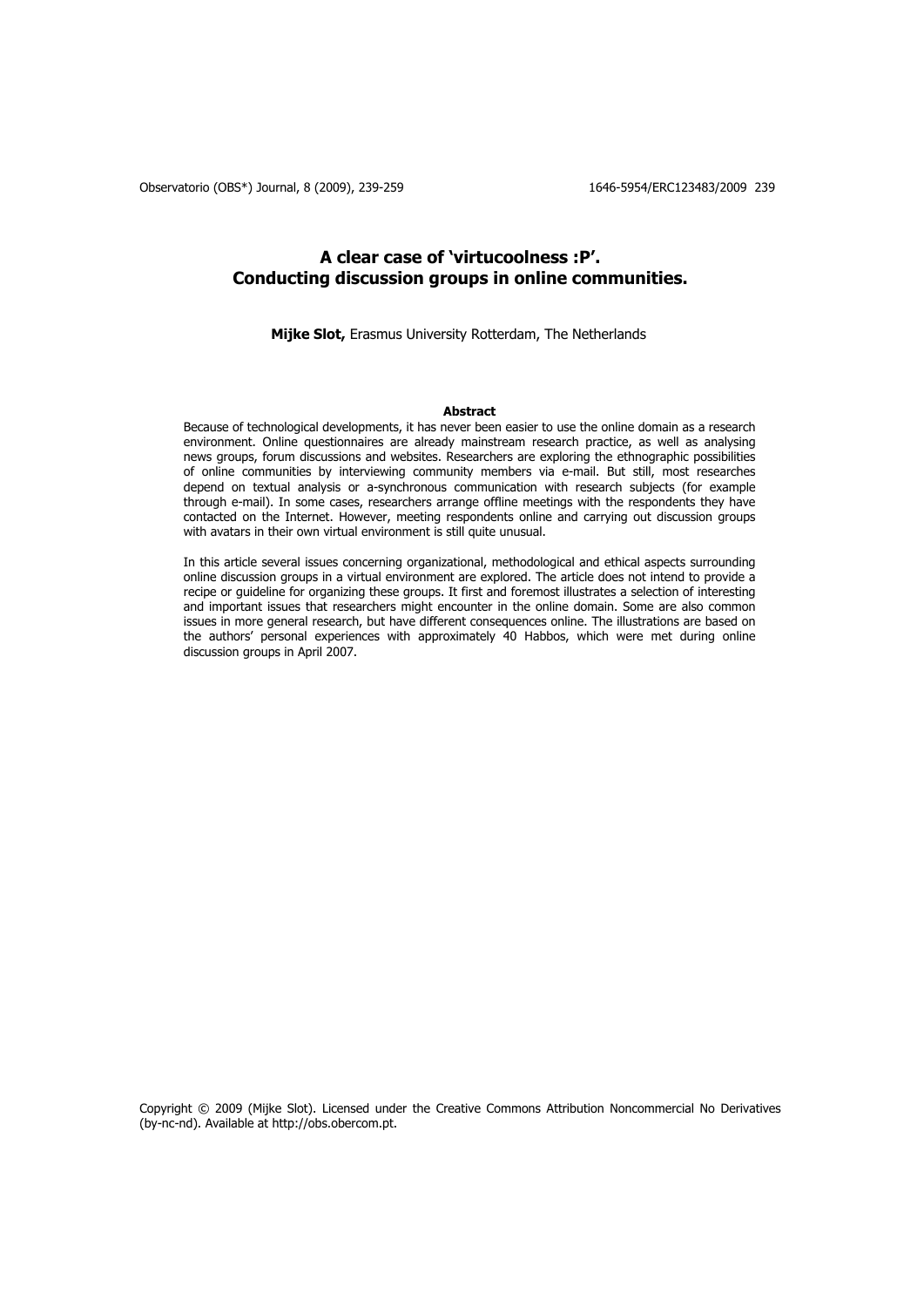### **Introduction**

Directly after I had sent .:MissEmmie:.<sup>1</sup> (real name Emma, eleven years old) an e-mail to thank her for signing up to participate in my online discussion group, I received a message from her. It said: "I did not enter my name for this research! And as a matter of fact: who are you actually?" This was not what I had expected. I immediately replied, apologizing to her. Apparently, somebody else had filled in her e-mail address online. I wrote to her that I would delete her name and e-mail address from my database. One second after I had pushed the send-button, a second message arrived: "Sorry about this last e-mail, I had forgotten. It sounds like fun!" So I asked her if she would still like to participate. I only had to wait for 30 seconds. "Yes please, but I still have a question what's your name on Habbo? And in your message it says I have to come at a certain time… what time is that…well… hope you understand ;)"

This is only one out of many interactions characterizing the research within the Habbo Hotel community. The example illustrates the speed and relative ease with which young people are expressing themselves online. The quantity and diversity of this communication, and the curiosity and enthusiasm of the respondents were surprising. Actual research practice turned out to be much more colourful and dynamic than expected beforehand. The research process furthermore provided many interesting issues; some concerning research in general, others specifically relevant for researching in virtual environments. In this article several organizational, methodological and ethical aspects of carrying out online research in virtual environments are explored. This exploration is based on the writer's personal experience with 42 Habbo Hotel users who where met during online discussion groups in April 2007.

### Article outline

First, a selection of methodological literature about online research will be highlighted. Secondly, the Habbo Hotel case study and the research set-up will pass in review. Based on this research, the article will successively deal with organizational issues (speed, clearness, flexibility and dedication), methodological issues (scope, reliability and attendance), and ethical issues (consent, privacy and reward) concerning online discussion groups. The objective of this article is, on the one hand, to contribute to the growing body of literature exchanging research experiences about the online domain, and, on the other hand, to inspire researchers to explore the online domain as a research environment.

<sup>1</sup> Respondents' names in this article are fictitious. All respondent quotes are translated by the author from Dutch into English, preserving the original punctuation.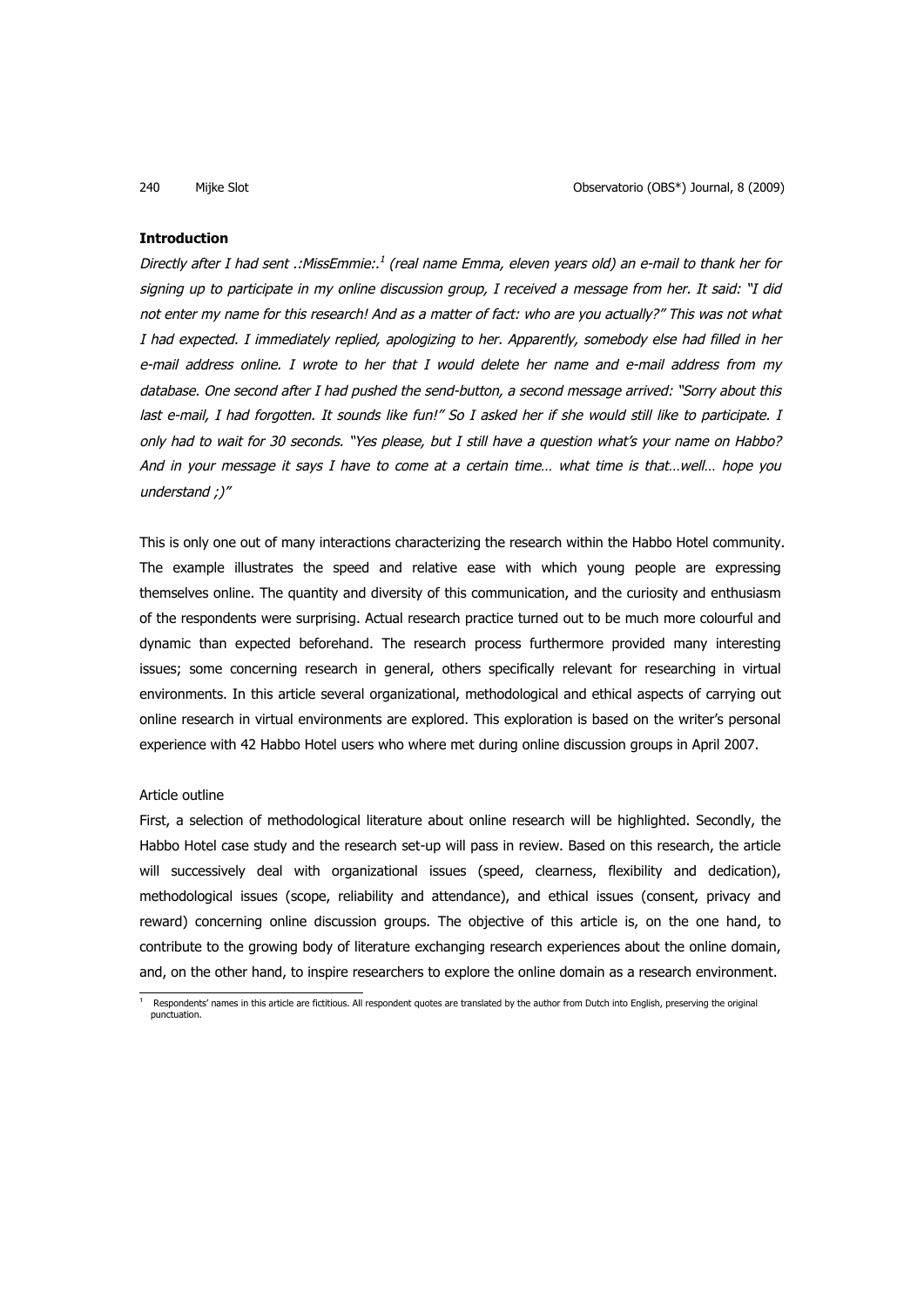### **Conducting online research**

Already in 1999, Steven Jones edited a book entitled *Doing Internet Research*. It provided critical issues and methods for examining the "phenomenon of the World Wide Web" as it was called in those days. The book was mainly directed at computer-mediated communication (CMC) and its use in research practices. In one of the chapters, Witmer et al. (1999) stated that the practice of doing online research raised questions about the very nature of this type of research. Does online research demand mediumspecific methodology? This question still remains a topical subject. In Virtual Methods, a book edited by Hines in 2005, several scholars explored the shift from offline to online research (or a combination of the two). By presenting different case studies, the authors showed how the Internet was changing established methodological assumptions and practices; for example, how researchers had to deal with privacy issues or establish trust online. One of the key points of the book was that conducting research through online relationships was possible. According to Hines (2005:19) "contrary to previous doubts, effective qualitative research relationships can be forged online". What are the differences between offline and online research?

According to Mann and Stewart (2000: 17), Internet facilitates many research aspects. This is the largest advantage of conducting online research. Through the Internet, researchers have extended access to participants, space barriers are diminished. It is possible to meet up with users from all over the country – or even all over the world. Secondly, there are cost as well as time savings involved (see also Frankel and Siang 1999: 1). You don't need time to travel, there are no costs involved to arrange for a meeting place and there are no tape recording and transcription costs. Methodologically, the transcription of the dialogue is carried out by a computer without transcription bias and the data are digitally more easily handled. Last but not least, an online research is participant-friendly. The threshold to participate in a conversation is most often lower than in a face-to-face conversation, since participants are in their own safe environment. With respect to online ethnography in particular, Rutter and Smith (2005: 84) notice that it surely is a researchers dream: "It does not involve leaving the comforts of your office desk; there are no complex access privileges to negotiate; field data can be easily recorded and saved for later analysis; large amounts of information can be collected quickly and inexpensively".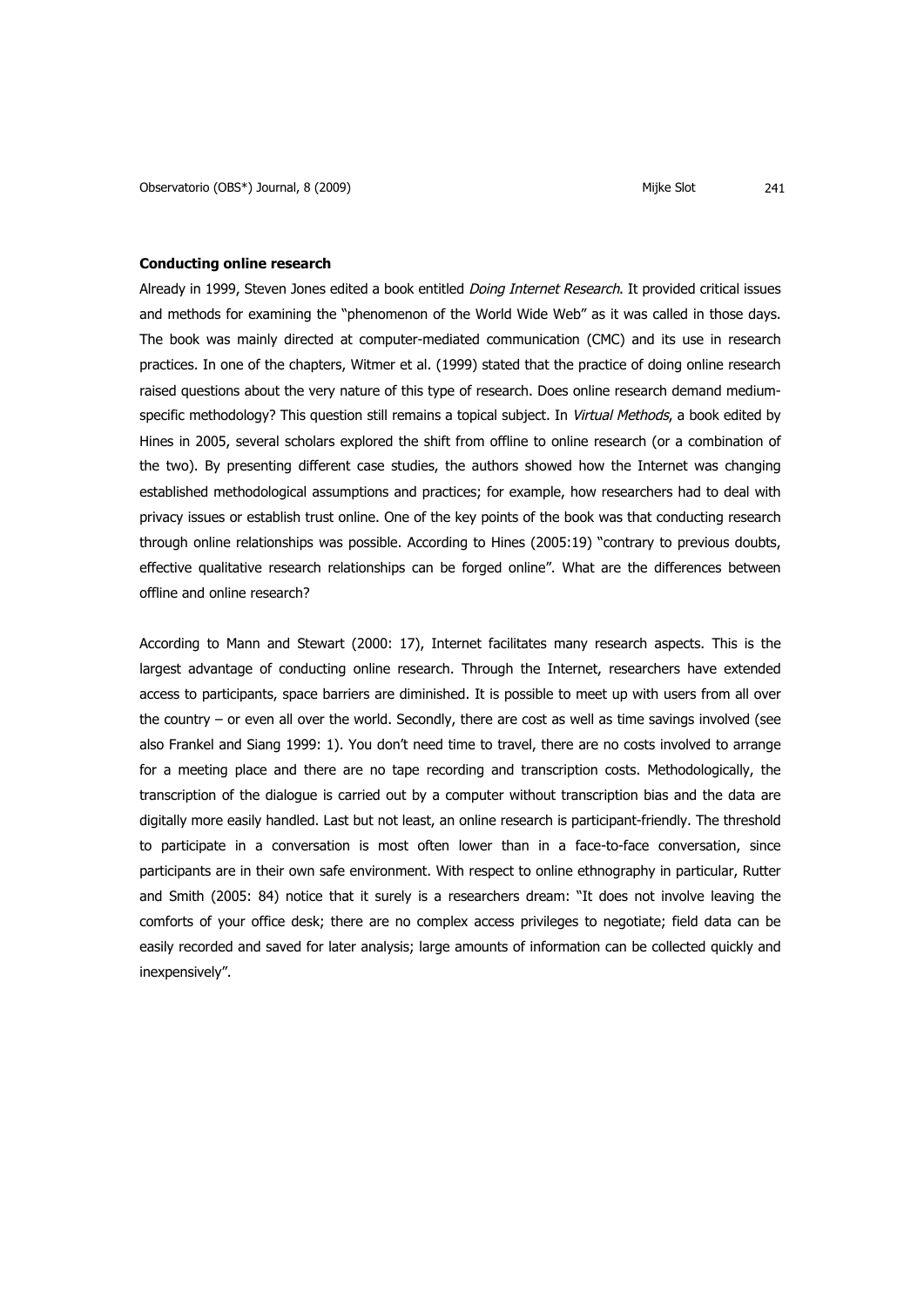But organizing online research does not only offer advantages. It also presents some difficulties. One challenge for online research is that the researcher needs to be not only an expert in communication, but also computer literate (Chase and Alvarez 2000). Especially when directly chatting with young respondents in an online environment (as is the case when discussion groups in online environments are organized), researchers need to be able to react (and type) very quickly. It is more difficult to keep discussion groups organized, since you cannot rely on gestures and facial expressions. The respondents are easily distracted and sometimes do not let others finish what they have to say. For a researcher, keeping control within a group of more than four people is more complicated. It is more difficult to maintain the structure of the conversation and discuss all subjects according to plan.

Being in separate rooms during the meeting is also a challenge. It makes it more difficult for the researcher to control external influences. This lowers the threshold for users to engage in other activities in real life during the meeting, for example getting something to eat, making a telephone call or (in case of the Habbo Hotel meetings) chasing a dragon-fly out of the room. Sometimes, users are forced to leave the conversation permanently. They have to leave for dinner or because another family member needs to use the computer.

Besides participants that disappear temporarily or completely, also technical obstacles can hinder online research. This hindrance is a particular threat to online discussion groups – for they rely entirely on synchronous communication. A slow or instable connection can be a major bottleneck to conduct online research. During the Habbo discussion groups, luckily, there were only minor technical problems, for example one Habbo lost her internet connection every 15 minutes. Another technical constraint in the online Habbo environment was the limitation to the number of characters that could be entered per sentence in the chat balloon. This constraint has also been mentioned by Chase and Alvarez (2000). This sometimes was a hindrance of communication, since participants had to use two text balloons to type one sentence.

#### **Case study Habbo Hotel**

This article is based on research that was conducted in the online environment, Habbo Hotel. Habbo Hotel is developed by the Finnish interactive entertainment corporation Sulake in 2000. Sulake provides a digital hotel in 30 countries where users (represented by pixel-style avatars) can walk around, chat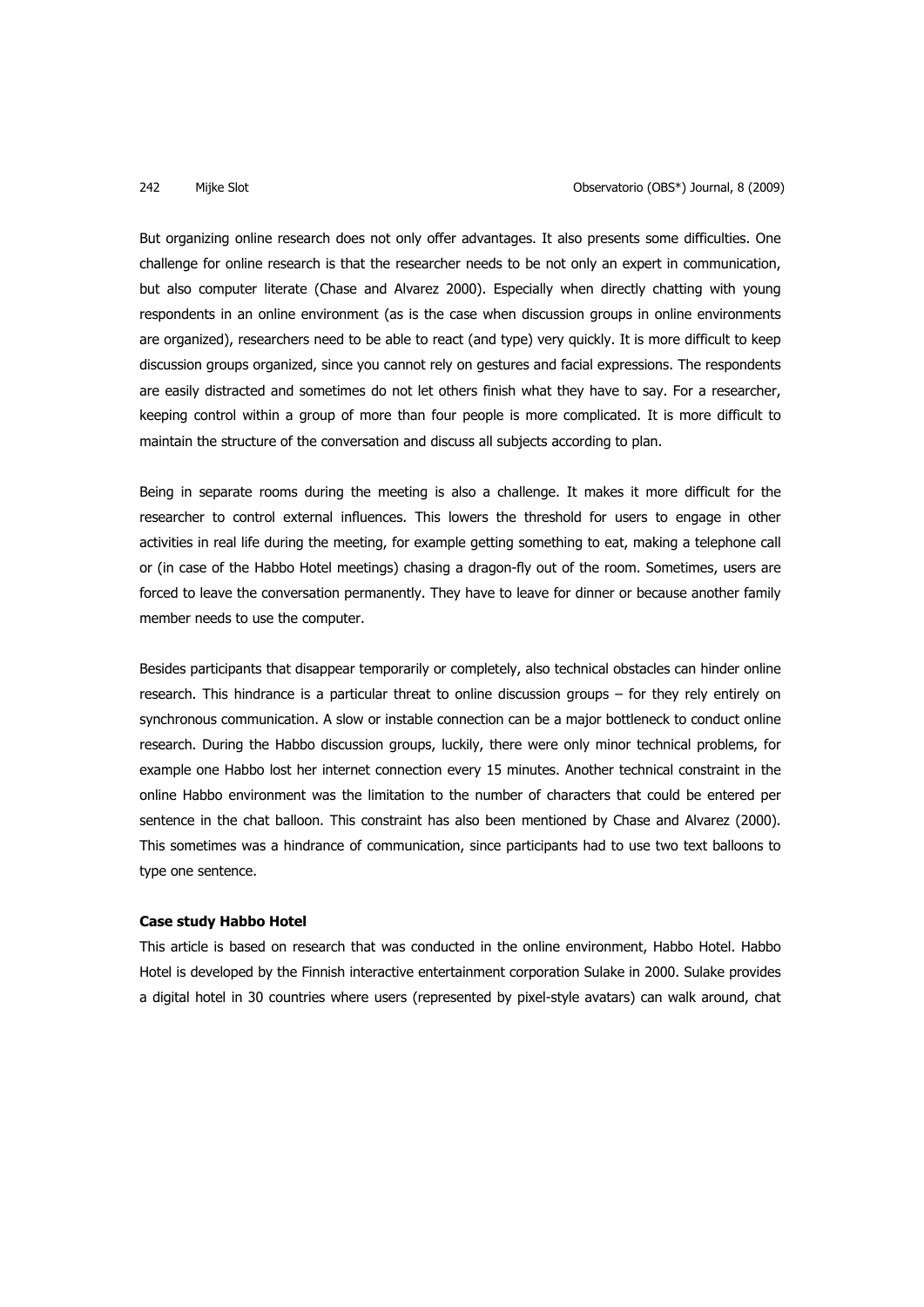and play games. Habbo Hotel allows users to create and develop their own identity online and decorate a Hotel room where they can invite their friends. This has been taken up by users on a large scale. In September 2007, 78 million Habbo avatars were created worldwide (http://www.sulake.com). The research discussed in this article focuses on Habbo Hotel in the Netherlands. The Netherlands accounts for more than 4.4 million avatars, of which approximately 500,000 are online every month. To underline the magnitude of this user base, it can be compared to another large online community, Second Life. Although Second Life has received a lot of media attention lately, this grown-up counterpart of Habbo Hotel only has around 9.5 million users worldwide, of which 10 percent (approximately 950,000 users) are online every month (http://www.secondlife.com).

The Habbo Hotel case is part of an exploratory research focusing on changing user roles in online media and entertainment services and the way these roles influence the relationship between users and businesses. Habbo provides an interesting case because users are the backbone of the service. Furthermore, Habbo Hotel employs a viable and interesting business model – relying mostly on the sale of Habbo credits instead of income derived from advertising.

### Research set-up

As a first exploration of the interactions between users and producers in Habbo Hotel, desk research, management interviews, an online user survey and online discussion groups were combined. First, by means of desk research and interviews with the Habbo Hotel management, the business behind Habbo Hotel was analyzed. Besides general information about technical and organizational issues, the role of the users in the business model was clarified. An online survey was carried out to generate knowledge about the users and the roles users were taking on. Building on this information, 12 online discussion groups were organized in Habbo Hotel. These discussion groups were used to elicit in-depth information about some interesting themes and research results.

Group members were selected by means of an online call. They had to indicate their e-mail address, age and if they were Habbo Club Member or not. Habbos below the age of 13 had to provide their parents' e-mail addresses as well. More than 4,000 Habbos responded to the call. They were divided into groups and from these groups the participants were selected (at random).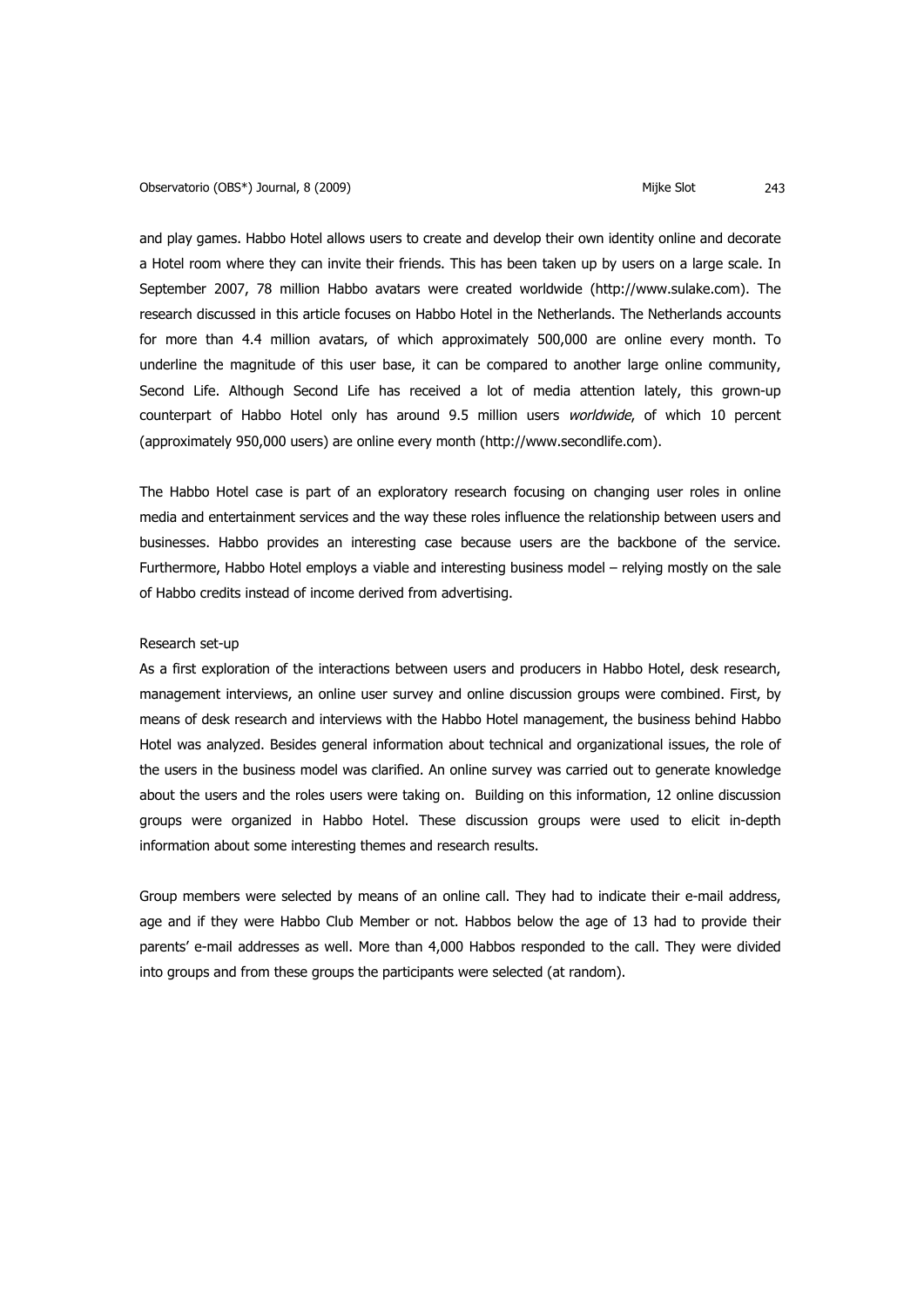The discussion groups were held in a Habbo-research room in Habbo Hotel. Facilitated by the Habbo staff, the research room was decorated with couches, plants, a desk, bookshelves and even a soft drink machine (see Picture 1). The sessions lasted one hour each, and approximately three to four Habbos visited the room every session. To keep uninvited guests from entering the room, it had a password which was e-mailed to the participants before the session started. They were explicitly asked to keep this password confidential. The session rules were explained in the e-mail containing the session password. By entering a code before each session started, the chat log was automatically saved and the same time the session closed, the chat log was automatically send to the researcher's e-mail address.



**Picture 1 Habbo research room**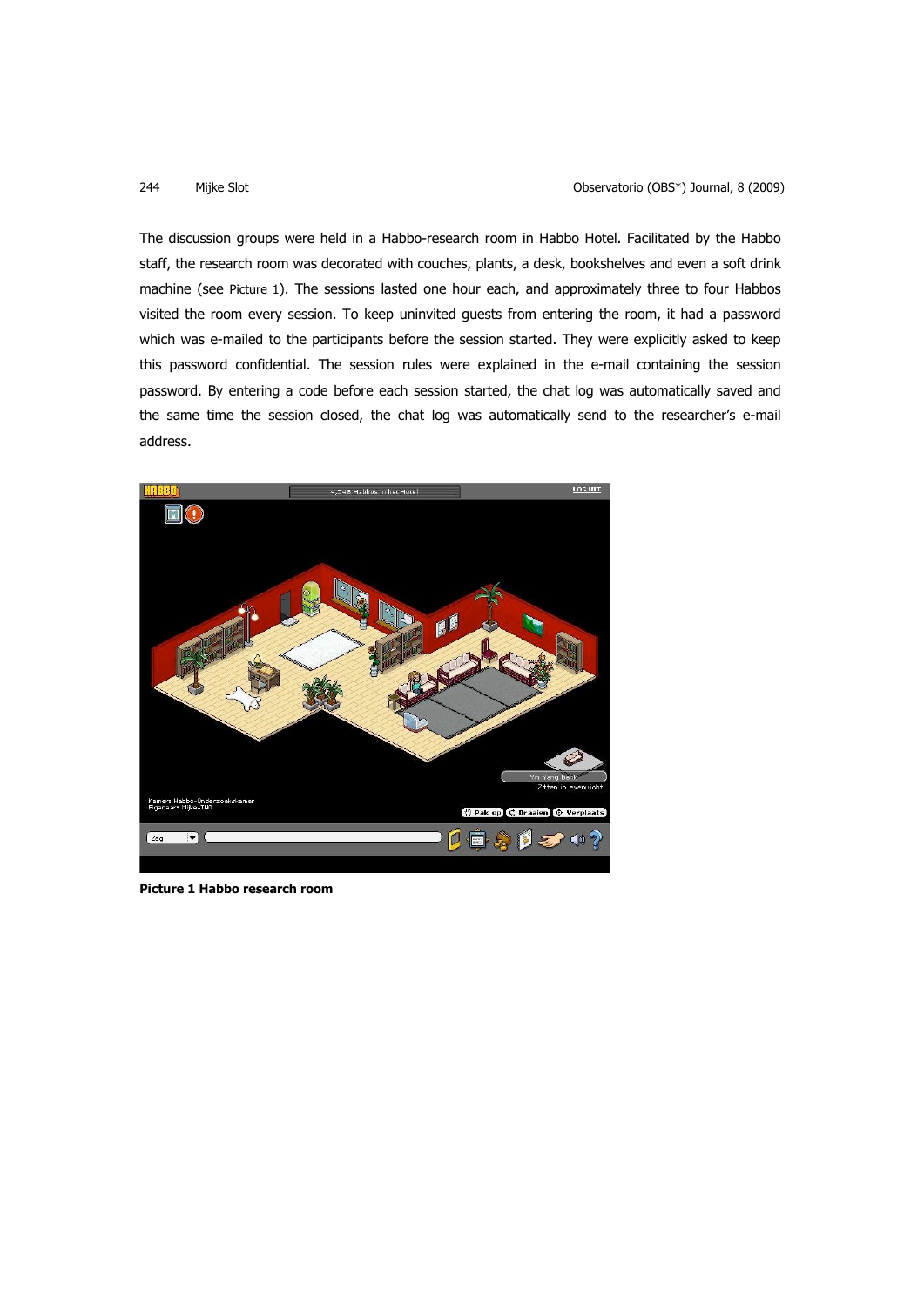

**Picture 2 Habbo research avatar** 

# **Organizational issues: speed, flexibility and structure**

Organizing online discussion groups requires dedication and flexibility. Furthermore, structure and clearness are very important issues - maybe even more crucial in online than in offline meetings. In the following paragraphs, speed, flexibility and structure will be discussed.

# Speed and flexibility

Researching teenagers in online environments requires a lot of organizational efforts. First of all, as a researcher, you need to act fast. This can be best illustrated by the course of the responses to the online call for participation. The call was placed on the Habbo Hotel general website. On the first day, more than 80 percent of the total number of respondents reacted (see Figure 1). Day two accounted for 12 percent, day three for 5 percent, day four for 1.6 percent and days five to ten yielded only 0.4 percent of all participants. This indicates that the majority of respondents will react during the first couple days. Keeping a call online for weeks will not be of much added value.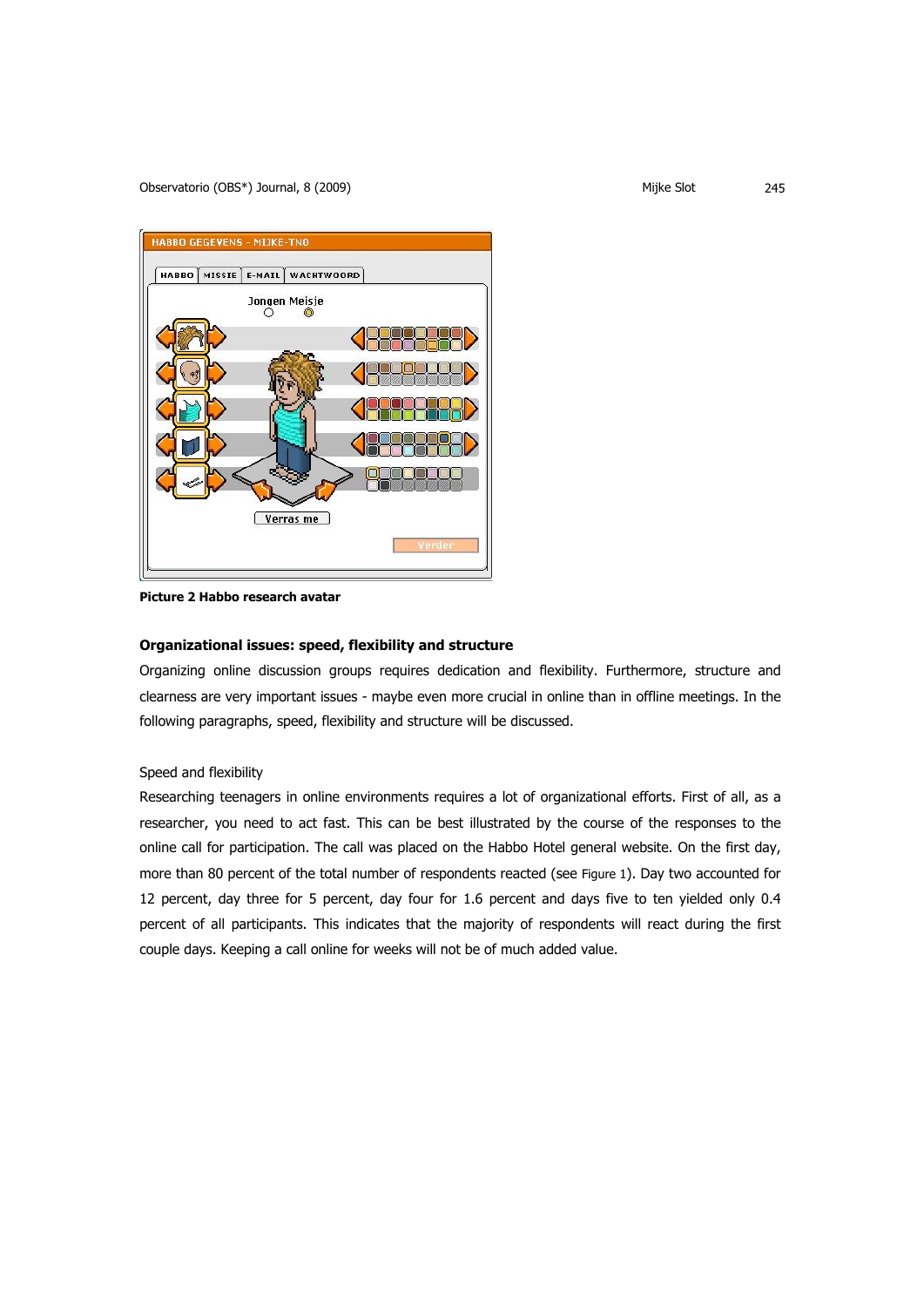Other research results corroborate these figures. Larsen and Rathod (2004: 6) state that the first twenty-four hours of an online survey are the most important. Approximately 60 percent of their respondents responded within the first twenty-four hours. This percentage is somewhat lower compared to the 80 percent response rate of Habbo users. This difference can't be explained by the demographic profile of the respondents – Habbo users being younger than the average respondent in the Larsen and Rathod research. Larsen and Rathod have investigated the differences between gender and age groups, and the differences in these responses are negligible. Other accounts about response rates are practically absent. This raises questions about possible explanations. Maybe the research setting – a lively online community – has contributed to this high turnout. This might be an interesting issue for further research.

The observation that speed is very important in online research also holds for the reactions to the first e-mail. In one day, 40 percent had reacted. Habbos are very communicative, and react very fast. As the example at the beginning of this article illustrates, some of them use e-mail as if it were a direct chat application. Also Orgad (2005: 51) mentions that in her online research (conducted through email) she was "bombarded" with questions by her respondents. This also was the case in the Habbo research. Most of the Habbos who were invited to join the online discussion groups send a lot of emails, full of questions. The average number of e-mails per respondent was approximately four. There were a lot of direct responses. For example:

"Yes, I still have one question Why did you choose me for this study?

And who are the other people that are chosen?

The question why did you choose me does not indicate that I do not want to participate I hope you know that ;)"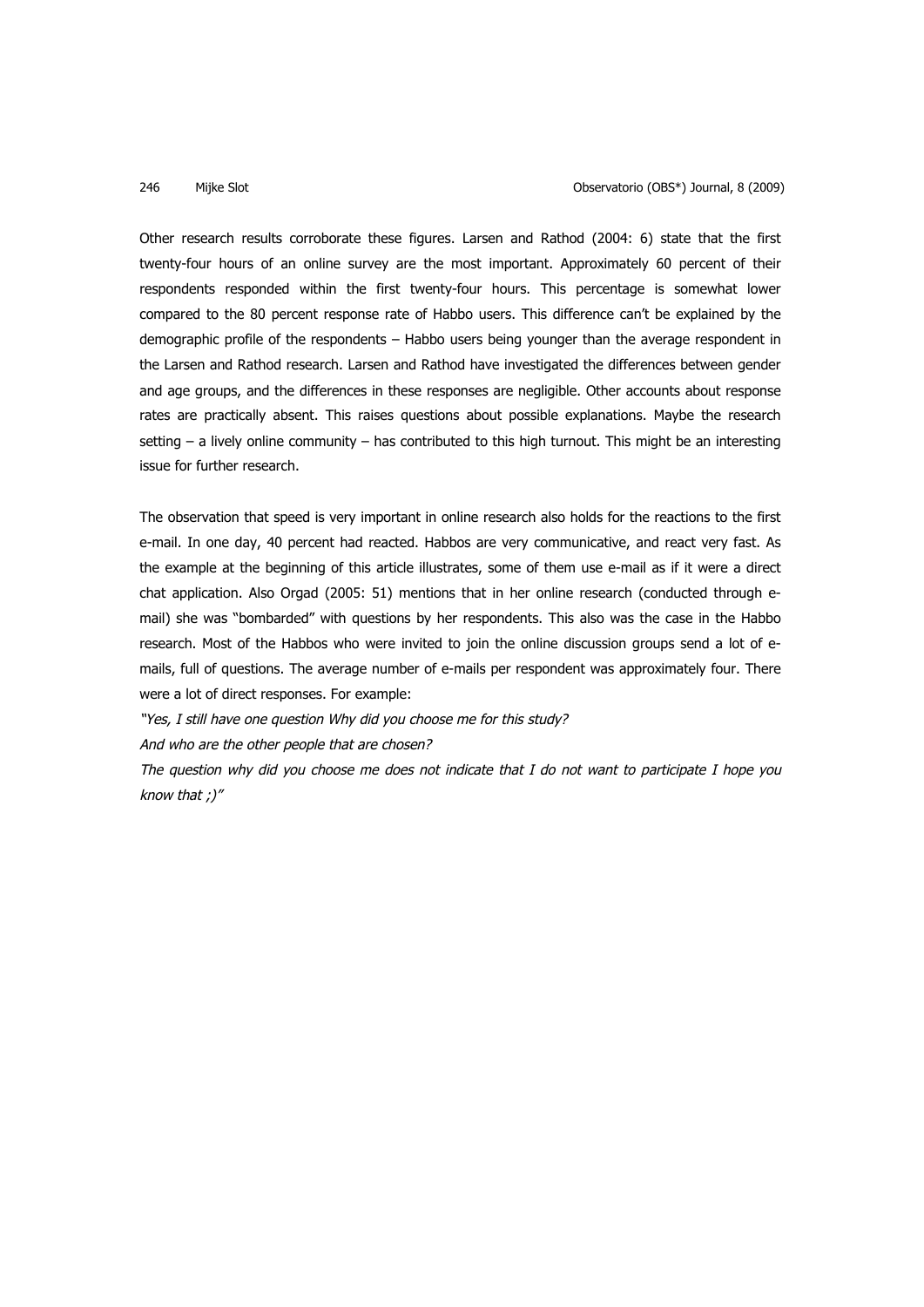

**Figure 1 Absolute response over time research call**

The Habbos were expecting a fast reaction in return as well. This is supported by Orgad's observation that prompt replies are important to establish a form of trust between researcher and respondent. Responding within one day is a way to ensure the respondent that the researcher is real, serious and committed to the research. In the Habbo Hotel research for example, every participant knew that they would receive the password to the sessions ten minutes before the session would start. One of the Habbos was already online one hour before the session started. She was rather anxious, because she couldn't make it to the first session. She was promised that she could join another group, and that she would receive this password through her Habbo console. Before she even received this password, she wrote an e-mail:

"Please respond! Otherwise it will never happen Because I have to leave at half past 1"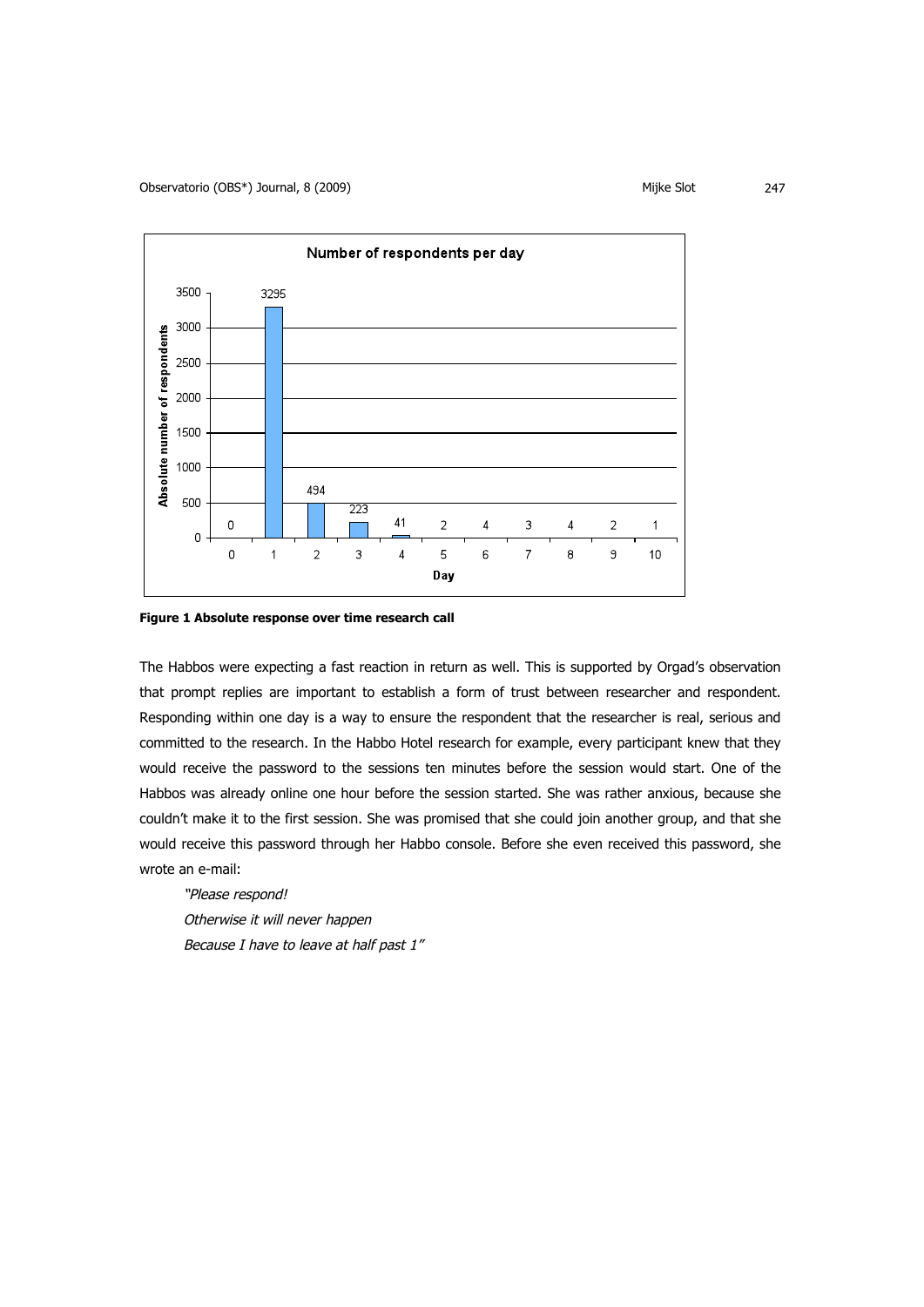If the Habbos would not answer within two days, it was very unlikely that they would answer at all. A few Habbos did react after a long while, but they were already too late to participate in the discussion groups. This was very disappointing for them, since they would have liked participating very much. Response time indicates that through Internet, most young respondents react very fast – or not at all. After two or three days, sending a second reminder e-mail to the non-respondents is a very valuable thing. This will yield more responses than just waiting for a week. In any case, doing online research and organizing online discussion groups is a very intensive endeavour for a limited period of time.

# **Structure**

In online environments it is sometimes difficult to keep a clear overview when meeting with virtual characters. To prevent the meetings from turning into chaos, the participants received some rules via e-mail. One of these rules explained that everybody should try to let others finish their sentences; otherwise the discussion would turn into a hen-house. To facilitate the discussion, another rule was introduced. Habbos do have the opportunity to move about in Habbo Hotel. They can walk, but also make a small dance and wave to each other. Habbos had to wait their turn as much as possible, and if they really had important comments, they could wave. Waving proved to be very helpful in guiding the discussion. Waving Habbos could be given precedence.

It needs to be underlined that guiding a discussion online is very intensive. Facial expression is absent in online discussions (except for emoticons). As Kivits (2005: 35) describes: "(..) the simple gestures of nodding, agreeing or eye interrogation are (…) not possible". The research Kivits is writing about is taking place primarily through e-mail. For an online meeting, translating visual elements of a conversation into textual cues is probably even more important. A waving Habbo can't see that he or she is noticed. Therefore, as a researcher you need to keep structure verbally, by text. This means that Habbos need to be notified in text that they have been spotted and that they will be next in the discussion. This also implicates that, as a researcher, you are occupied with many things at the same time – keeping track of the question or subject list, giving turns to participants, indicating they are noticed, reacting to their comments by asking clarifying questions and paying attention to the fact that other Habbos might be waving.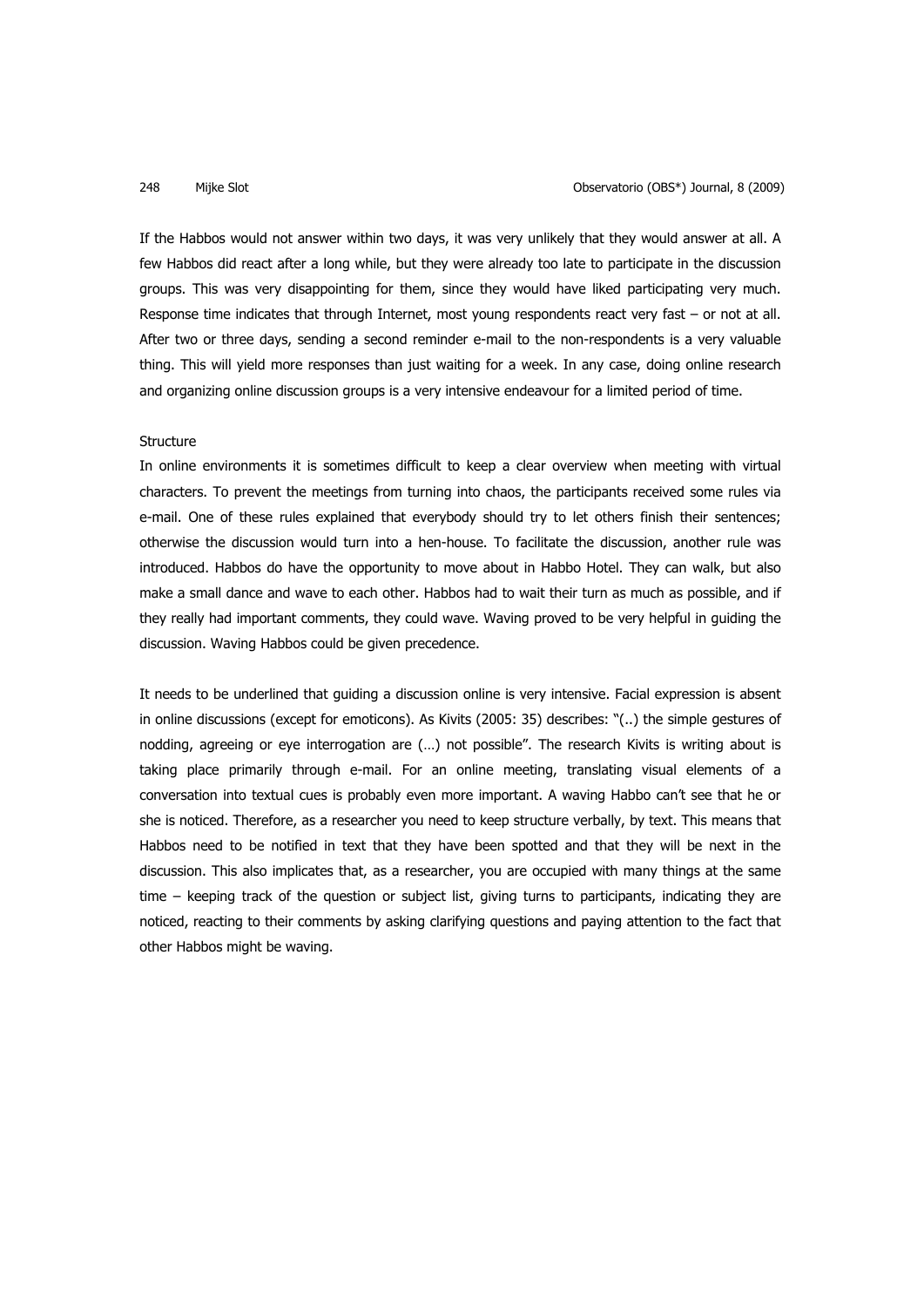### Observatorio (OBS\*) Journal, 8 (2009) (Observatorio (OBS\*) Journal, 8 (2009)

Netiquette during online sessions is very important. Participants need to be polite to each other. In one of the sessions, one Habbo was a bit disappointed about the discussion group. He thought that the research involved engaging in some kind of exiting research on Habbo, exploring rooms and finding out secrets. He thought being in a group with other Habbos only talking was a bit dull. A clear indication of his annoyance was that he kept asking when the research was going to start (while it had already begun). Other Habbos in the group pointed out to him that the session had already started. As a response, he started to type in capitals. AS YOU MIGHT NOTICE, TYPING CAPS LOCK IS SORT OF SHOUTING. Some of the participants asked him to stop typing in caps lock. When he refused, he was told that if he was feeling bored in this conversation, he was allowed to leave the room. And he left.

How to respond to participants that do not want to keep to the rules? In the first place, it is important that you have the opportunity to dismiss somebody from the sessions or call in for help. In the Habbo research, a safety net was built in. During the hours of the meetings, the Habbo Hotel moderators were paying extra attention to possible distress calls from the Habbo research room. Every Habbo has one button to call the moderators if another Habbo is bothering them. In case of emergency, this button could be used. Fortunately, that was never necessary. Practically all Habbos kept to the rules during the sessions. When the Habbos were asked if they had read the rules, they all say they had, and some repeated them – one Habbo says: "yes of course – no hen-house. \*walking through the room, flapping wings\* cluck-cluck" (If online an action is placed between stars, a character pretends to do this).

One other example: Habbos were requested to keep the password for the Habbo room a secret. The Habbo staff feared that, during sessions, the password would be spread and uninvited Habbos would come in to disturb the session. In an e-mail it was explained to the Habbos that they were the only ones invited to the session. If other Habbos would enter the discussion group uninvited, the whole session would be forced to shut down. Some Habbos were really making an effort to keep the password safe, even if their friends were asking them about it. Only during one session an uninvited guest entered the room. The other Habbos reacted displeased – they feared that the session would be shut down altogether. They asked the uninvited Habbo to leave. He was also asked to leave the room by the researcher. He refused. After changing the password, the uninvited guest was 'kicked' out of the room. This is another possibility in Habbo Hotel. Every room owner can evict other Habbos from his or her room. This turned out to be an effective measure.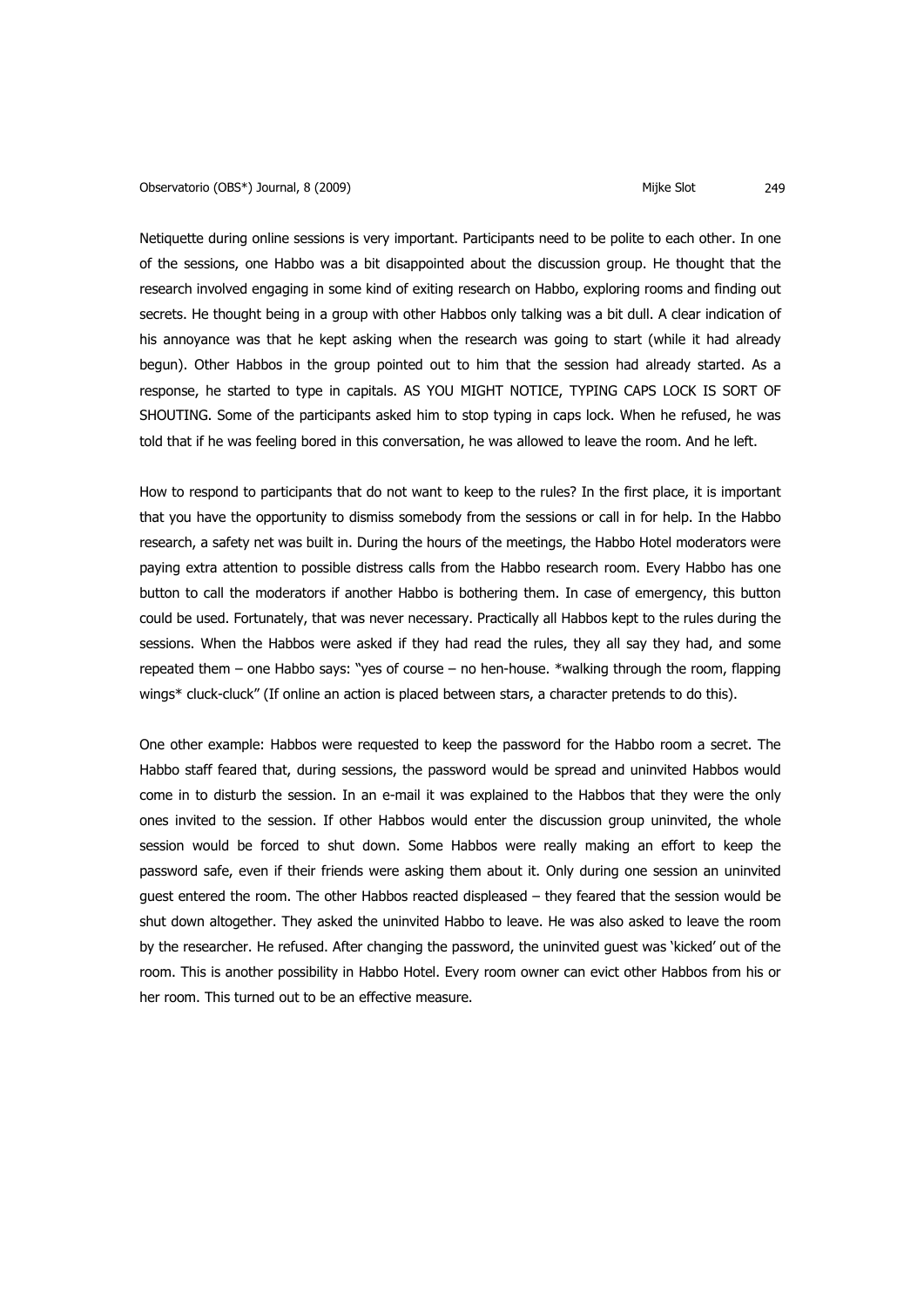# **Methodological issues: scope, reliability and attendance**

Is it difficult to gather enough respondents online? How reliable are these respondents and what about attendance during online discussion groups? Does the Internet hamper these methodological issues? In the next paragraphs, scope, reliability and attendance will be discussed.

# Scope

Some researchers organizing user surveys or audience research involving questionnaires mention that respondents are getting tired of all researches they have to answer to. This is a real problem for response; it is a difficult task to get enough people to fill in a questionnaire or give an interview. This issue seemed of no importance at all in the Habbo Hotel online research. The online questionnaire yielded more than 3200 respondents. Of these respondents, more than 2800 agreed to participate in the follow-up of the research by filling in their e-mail addresses. Apparently within this young target audience, the willingness to participate is much higher than in general population.

Because it was already half a year since the questionnaire was online, another call was posted on the Habbo website to gather participants for the online discussion groups. This was more efficient than trying out many e-mail addresses that might not exist anymore. In the online call, a reference was made to the research half a year ago. Habbos were invited to fill in their age, gender, e-mail address and they were requested to indicate if they were Habbo club members. Within a few days, 4070 Habbos filled in this form. This group provided a large pool of Habbos from which the discussion groups could easily be compiled.

# **Reliability**

It needs to be underlined that, although online research (especially online questionnaires) probably will yield many responses, bias is likely. Because of self-selection, especially the more active and dedicated users will respond to the online call. Since they visit the service more often, they will probably see the call sooner than less active users. Also in the Habbo research, it was evident that the majority of respondents were dedicated Habbo Hotel users. It needs to be realized that short-term or occasional users are therefore underrepresented in the study.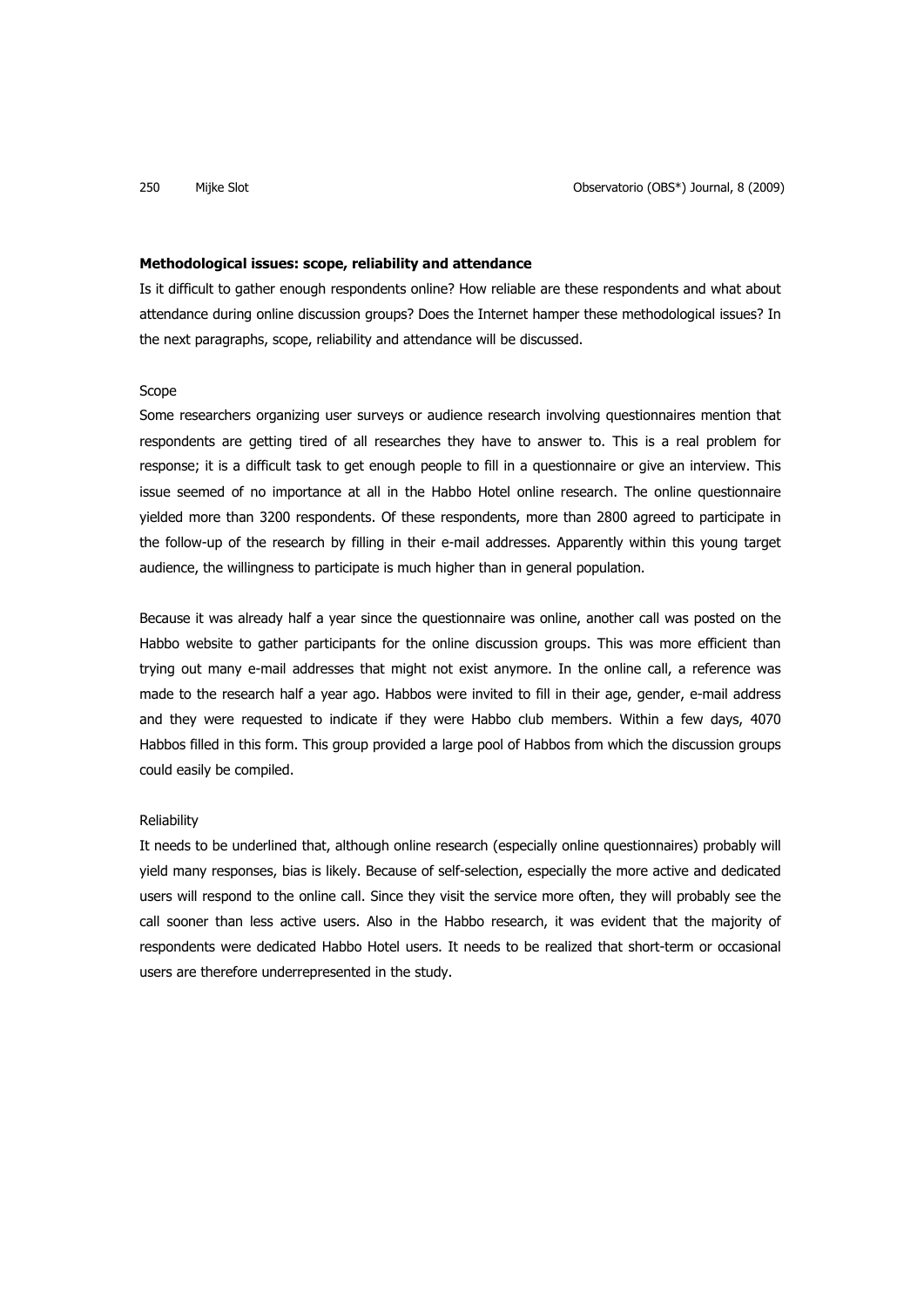In the online questionnaire, this can be derived from the fact that (1) most respondents have been online for more than a year and (2) the percentage of Habbos who are spending money on their Habbo account exceeds fifty percent. This is much higher than the percentage of spenders that Habbo Hotel reports (9 percent). Also in the response for the online discussion groups, this bias shows very clearly. The percentage of Habbos who are Habbo Club members is 63. Compared to the overall Habbo Hotel figure of 5 percent, this is remarkable. In the discussion groups this was compensated for by inviting more non-members than members. But this does not eliminate the bias from the research. Asking Habbos about their Habbo history, they often stated that they have been visiting Habbo Hotel for over a year.

Some researchers question the reliability of responses in the online domain. Their argument is that it is not possible to identify respondents online. Since respondents can fill in questionnaires anonymously, it is much easier to pretend to be somebody else or fill in the questionnaire multiple times. Also in online discussion groups, participants can deliberately mislead the researcher. According to Hines (2005: 18) "any difference between the ways that people present themselves online and offline is (…) a potential methodological drawback for the generalizability of research findings".

To counter the problem of respondents filling in a questionnaire multiple times, Joinson (2005) states researchers can check for multiple IP addresses, set cookies to recognize respondents' computers or use usernames and passwords. These options proved non-viable in the Habbo research. It is impracticable to check IP addresses. Sometimes, one computer is used by several persons, for instance a school computer. Furthermore it is not practical to ask users their Habbo names either – most people have more than one Habbo avatar. However, there were other indicators to estimate whether users were filling in the questionnaire seriously. To prevent users from filling in the initial Habbo Hotel questionnaire more than once, users deliberately were not offered a reward (for example furni – digital furniture). By doing so, users were not tempted to fill in multiple questionnaires. Furthermore, the questionnaire was rather long (45 questions), so it would have taken users a lot of time to respond multiple times. An indication that most users filled in the questionnaire seriously, was given by the last question. The users were asked if they were willing to participate in a follow-up of the research. This question yielded almost 2800 unique e-mail addresses (Slot 2007).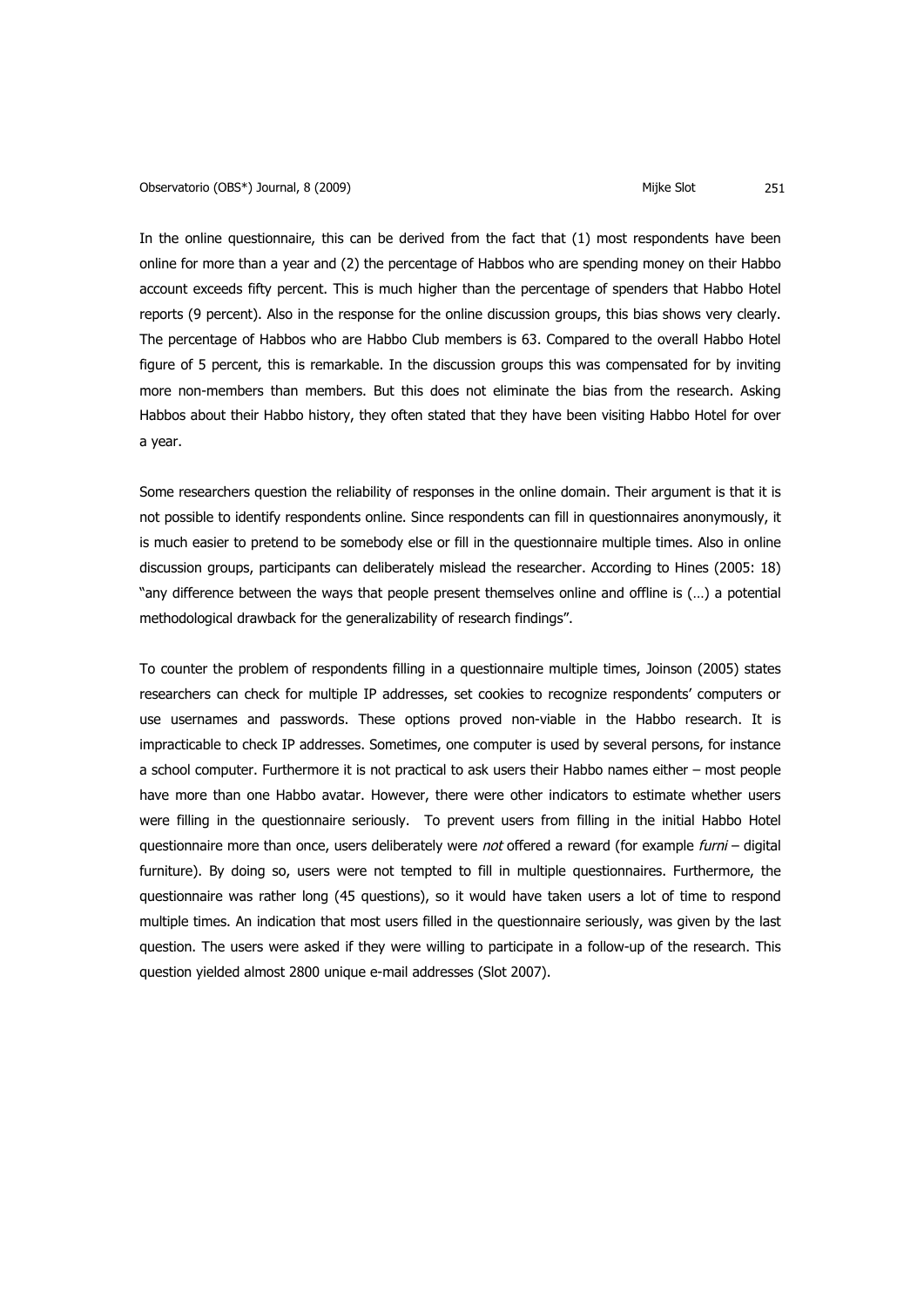There is no recipe to measure the extent to which participants pretend to be someone else in online discussion groups. It can never be excluded that someone is lying, but this is also the case in face-toface research. As a researcher, you need to interact with your respondents to get a feeling whether they are honest or not. In the Habbo Hotel discussion groups, the Habbos seemed very straightforward. There was no direct reason to pretend to be someone else. Many Habbos indicated that on Habbo Hotel they can be more themselves than in real life. They confessed to being shy or teased at school, but in Habbo Hotel they had friends they could talk to. And since every Habbo avatar has (sort of) the same looks, users do not get judged by the way they look in real life.

Although Internet first and foremost enables users to be themselves (people often disclose more about themselves), it also provides users with the opportunity to "spice up" their character a little (see for example Valkenburg et al. 2006; Joinson 2005). Many Habbos agree that, sometimes, Habbos lie about their age or their possessions – but they seemed very honest about this in the discussion groups. To illustrate this; one Habbo sent an e-mail before the meetings:

"Is it okay if I ask you for a favour :D? Well, I do it anyway :P In RL (Real Life) I am only 11 years old xD But on Habbo I pretend to be a 16 year old :P Do you mind if I keep it that way :D Being anonymous is so much fun :P

It is not very likely that researchers will get this kind of request in real life. Since his real age was known, this could be taken into account rather easily during the session. The Habbo was assigned to a mixed age group.

# Attendance

More than 4000 Habbos wanted to participate in the online discussion groups. Groups were made, dividing girls and boys into age categories. Within these groups, members and non-members were separated. The group of Habbos below thirteen were also filtered according to e-mail address. Many had filled in their own e-mail address for their parents, or provided an e-mail address that was not believable. These e-mail addresses, for example sounding like xXXkissieXX@hotmail.com or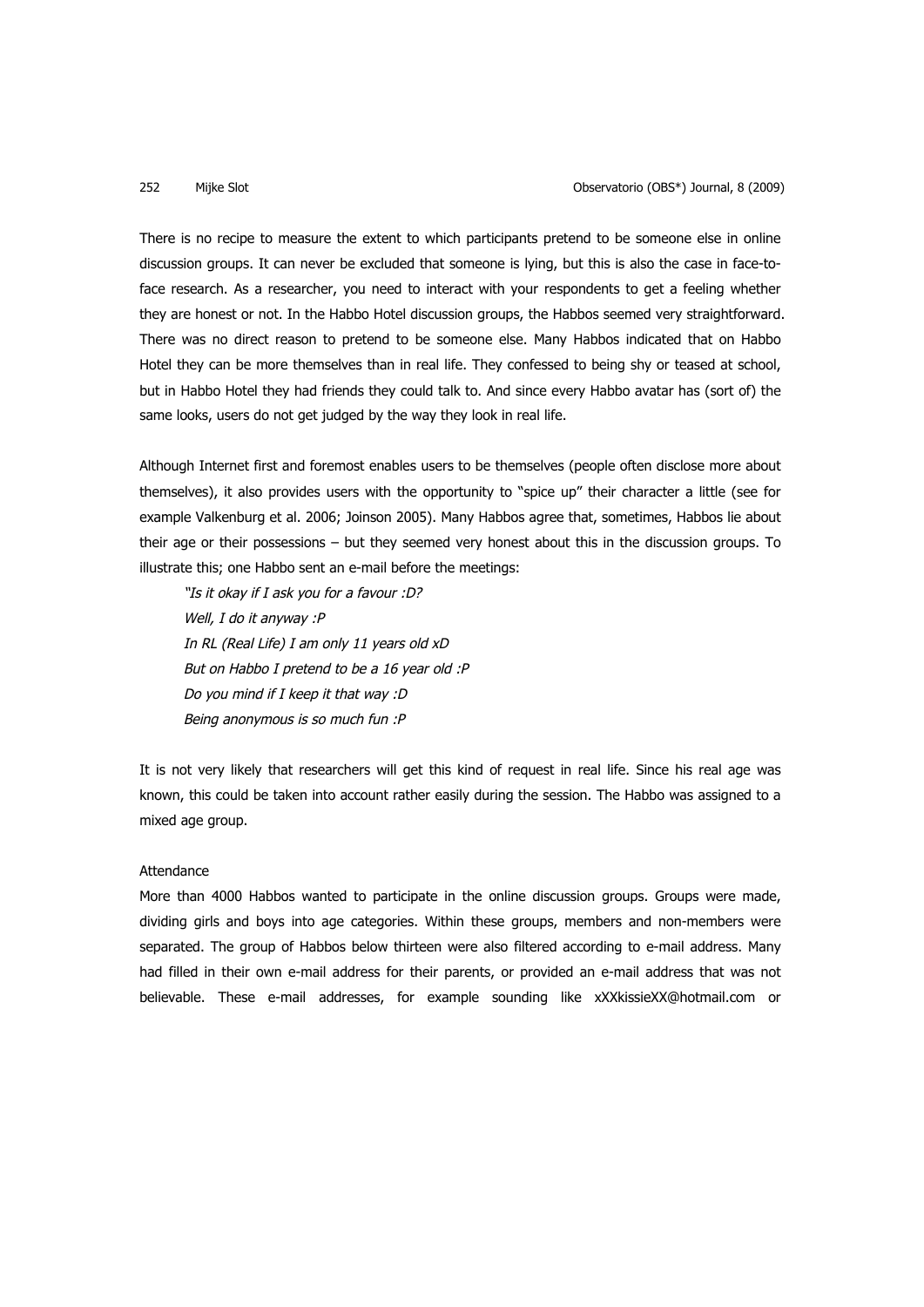powerbabe45@msn.com, were deleted from the file. It was unlikely these e-mail addresses would belong to parents. Eighty Habbos were selected in total and received an e-mail; 46 of them responded. These 46 Habbos were divided into discussion groups and invited to come to Habbo Hotel at predefined times. Of these 46 Habbos, ultimately 42 showed up during the sessions (this was a remarkable turnout ,especially since the weather was unseasonably warm for the Netherlands at the end of April).

The Habbos who did not appear during their sessions often sent an e-mail offering their apologies. Various excuses passed in review – they had to go to the dentist; were grounded by their parents and not allowed to use the computer; or were ill. All of them were disappointed not to be able to come. Some of them can be rescheduled and placed in other discussion groups. For the Habbos that were not able to attend these sessions, two supplementary sessions were organized. Habbos who turned up late or left early wrote e-mails as well:

"Once again I am very sorry to be this late :\$ It was strange because I thought I had just received your e-mail .. and then it was suddenly half past seven  $=$ o on a different clock  $=$ P Anyway, it was a lot of fun  $+)$ Maybe I can come again tomorrow, or another time that suits you, I am having a holiday, so...  $=$ )"

## **Ethical issues: informed consent, privacy and reward**

How to deal with ethical issues while conducting research online? Does the Internet provide difficulties in this case? Should Habbos give their consent for participation, should the parents be notified? Should respondents be rewarded for their effort, and how should privacy be dealt with? In the following paragraph, consent, privacy and reward will pass in review.

### Consent

Frankel and Siang (1999) indicate that Internet developments fuel questions about the way social and behavioural research is conducted online. They are specifically concerned with research ethics and legal matters. Internet is providing challenges for one of the more fundamental principles of research ethics; beneficence. This principle requires researchers to "maximize possible benefits from the research and minimize harms and risks to their subjects" (Frankel and Siang 1999: 3). Harms and risks include injury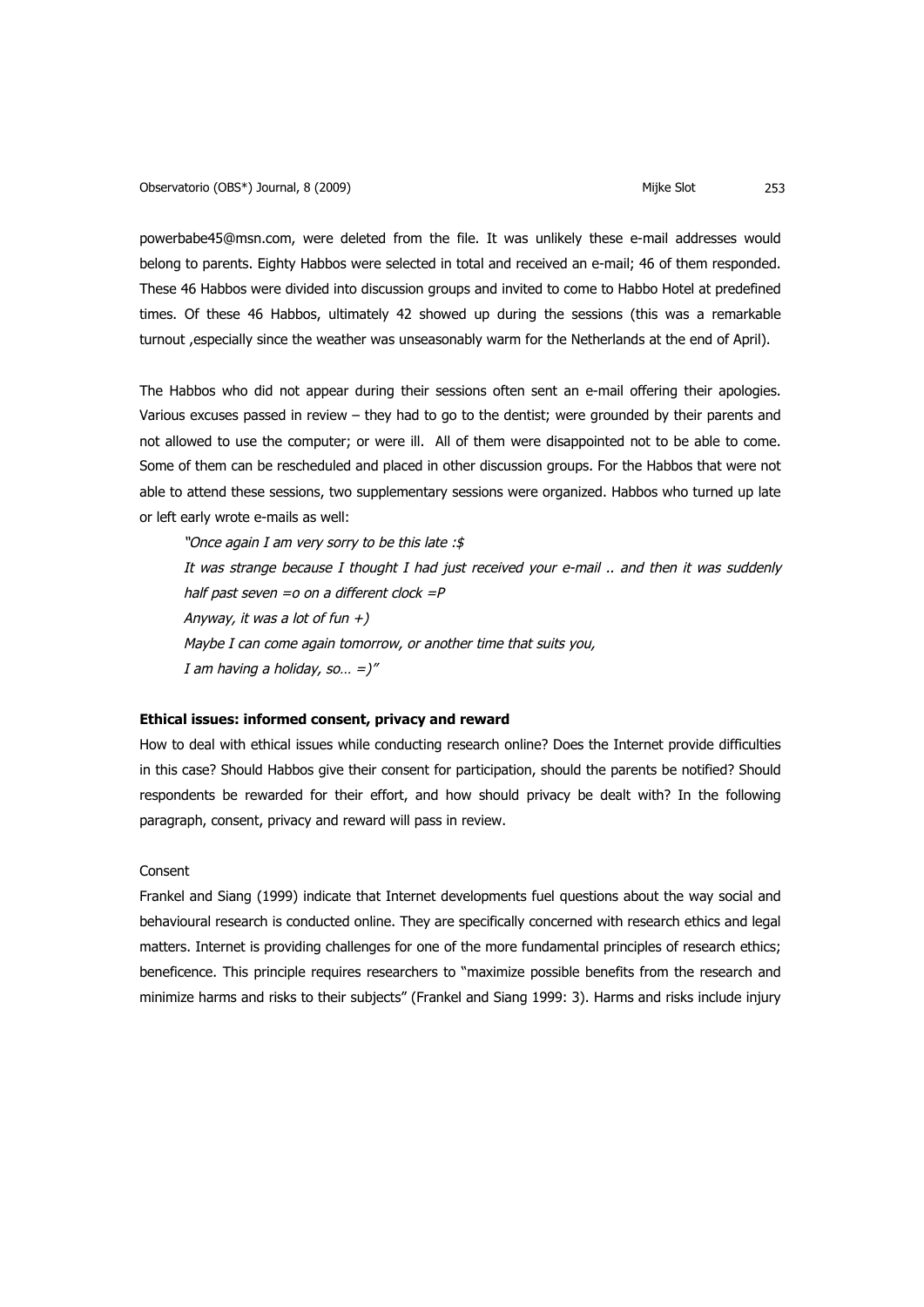and death (which are highly unlikely in Internet research), but also, for example, loss of privacy. To warrant participants from being subject to risks, researchers use concepts like informed consent and often guarantee participants confidentiality and protection of privacy. It can be questioned how these concepts are translated into the online domain.

According to Mann and Stewart, informed consent means "giving participants comprehensive and correct information and ensuring that they understand fully what participation would entail, before securing their consent to take part" (2000: 48). Since the Internet provides an unprecedented access to group communication (Frankel & Siang 1999), researchers should be very aware of the risks they are taking, and which information they use for their research (for example information readily available on discussion forums). Special consideration should be provided to 'vulnerable' members of communities, such as children and minors (Ess 2002). Anonymity and the use of pseudonyms could complicate these issues, since researchers do not have certainty about the true identity and age of the respondents.

Do any guidelines exist to indicate whether informed consent is necessary in online social scientific research? Little accounts of this particular matter exist. More generally, in the area of medical research there are very strict guidelines. In the Netherlands, children below 12 years of age should have permission from both their parents to participate as testee. In the case of minors between the ages of 12 and 18, both their own and their parent(s)'consent are required. It needs to be stressed that these researches are often conducted in real life and involve a lot of confidential questions for example about health and sexuality. The potential harm of these researches is much more present in this research compared to other research areas. Also in marketing research there are guidelines that indicate children should have their parents' approval before participating. This, of course, is connected to the fact that in the case of marketing research, commercial benefits are pursued.

But this guideline is not necessarily applicable to all forms and strands of online research. Sharf states that some forms of research more likely raise a red flag in this matter than others. In the case of Habbo Hotel, the research themes were not requiring participants to give personal and sensitive information. Participants did opt for participating in the research themselves and were not in danger of any risks. The discussion groups were more like social gatherings in which some Habbo topics were discussed, and no personal information was gathered linking the Habbo avatar to the person in real life.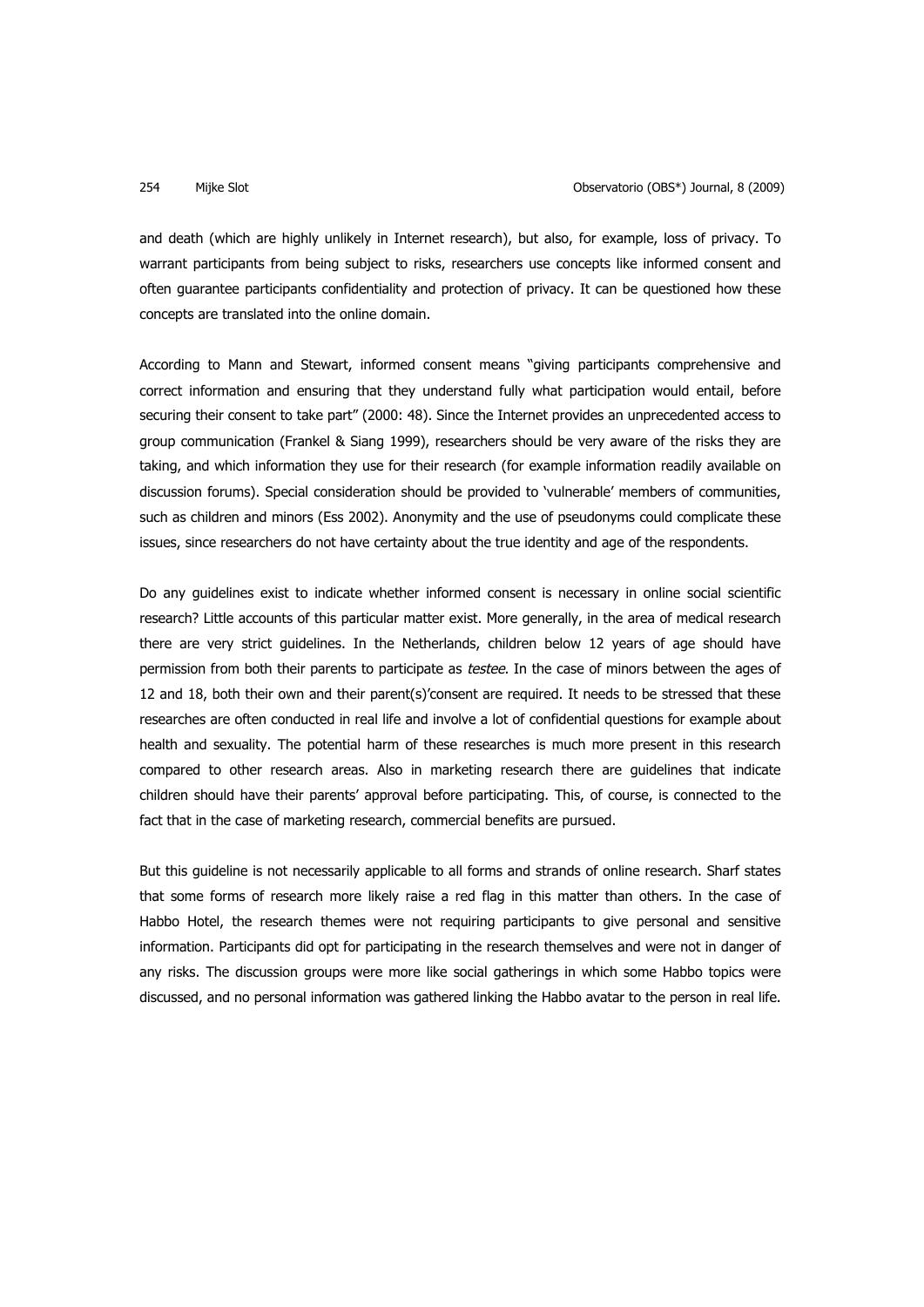The Habbos were aware that they entered the research room. And the rules and research set-up was disclosed in e-mail messages.

Nonetheless, the Habbos younger than 13 were asked to provide their parents' e-mail address. These were used to inform them about the research and give them the opportunity to 'opt out' their child. No parent used this option; one even inquired whether he could give his approval for the research. Also the participants themselves were informed about the research goals and the way in which they were participating. On the Habbo website, a message was posted announcing the research. Users could fill in their e-mail address if they were willing to participate in the research. Those selected received an email explaining the research into more detail and asking information to enable scheduling the meetings. One 14 year old did send an e-mail explaining that his parents wanted more information about the research. They received the same information as that which had been sent to the parents of the Habbos below the age of 13.

During the discussion sessions the Habbos were asked about their parents. Some said that their parents had no idea what Habbo Hotel was, but most of them said that they talk to their parents about their activities online. One girl said that her mother had "wished her luck" with the research. And another girl declared that her mother had an account on Habbo Hotel herself.

# Privacy

It is very important that privacy is secured, even if the research subject is not concerned. According to Frankel and Siang (1999: 10), invasions of privacy happen "when research participants lose control of the types of personal information revealed about themselves". In the Habbo Hotel case, little personal data were kept, only name and e-mail address. Privacy needed to be secured in two ways. Firstly, in relation to the Habbo Hotel organisation – Habbos should feel safe enough to speak freely about the Habbo staff. Secondly, privacy needed to be secured relative to the outside world. The respondents need to be sure that their personal information, like their e-mail addresses, does not end up in public. This was made explicit to them in an e-mail. To secure the first, agreements were made with the Habbo staff. Since the discussion groups were held in Habbo Hotel, the management would easily have access to the log files. They agreed that they would not use these log files themselves. These files were directly sent to the researcher. Habbo Hotel management would only see the outcomes of the research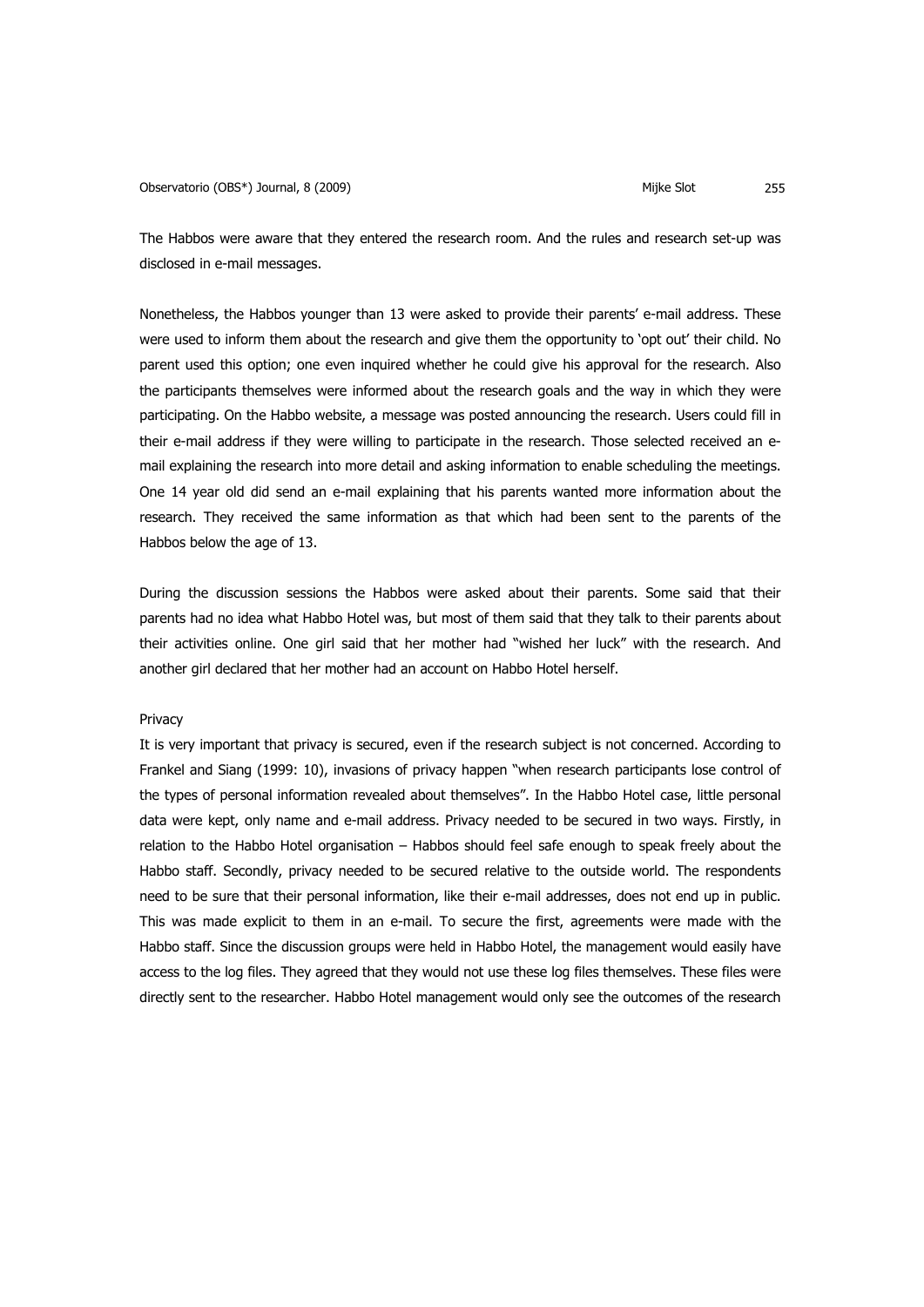in the research report – which was made anonymous. The respondents knew that no Habbo staff member was attending the meetings and that the research report would not contain their names.

Unexpectedly, many Habbos were actually rather disappointed that the research was anonymous. Emmy, for example, thought it was cool to have her name mentioned in the research. Being part of a TNO research would have provided her with a special status, which would generate a lot of attention and new friends for her. Almost all Habbos were of the same opinion. To meet their wishes but also take care of their privacy, the research report was kept anonymous. But to give the Habbos some credits for their participation, a summary was made of some research results, with a special thanks to all Habbos – which were mentioned by Habbo name. This was published in the Habbo newsletter. One Habbo sent an e-mail thanking for the research and how the mentioning of his name had boosted his room attendance. This indicates that young people on the Internet deal with privacy issues differently than adults.

# Reward

### "Do I get something in return???????????P"

Some Habbos asked whether they would get a reward for participating in the research. Before starting the research, in consultation with Habbo Hotel management, it was decided not to give the respondents something like credits or furni. First of all, the users had to participate for intrinsic reasons. Rewarding them for participating would be an incentive for filling in the questionnaire multiple times. Secondly, the Habbo management explicitly underlined that most Habbos are very willing to give their opinion for free. But if they get used to getting things in return, their motivation to participate freely would be undermined.

Taking this into consideration, the Habbo that asked for something in return received the following answer: "In any case you will get eternal gratitude if you participate – isn't that enough?  $\cdot$ -)". Since the Habbos are not really shy, this Habbo replied: "But why don't you give us anything then?" - he obviously needed a more serious response. It was explained to him that of course it was understood that he would like to be rewarded for participating, but that this was not included in the research. He was told that many Habbos participated for fun. If he was only willing to participate in exchange of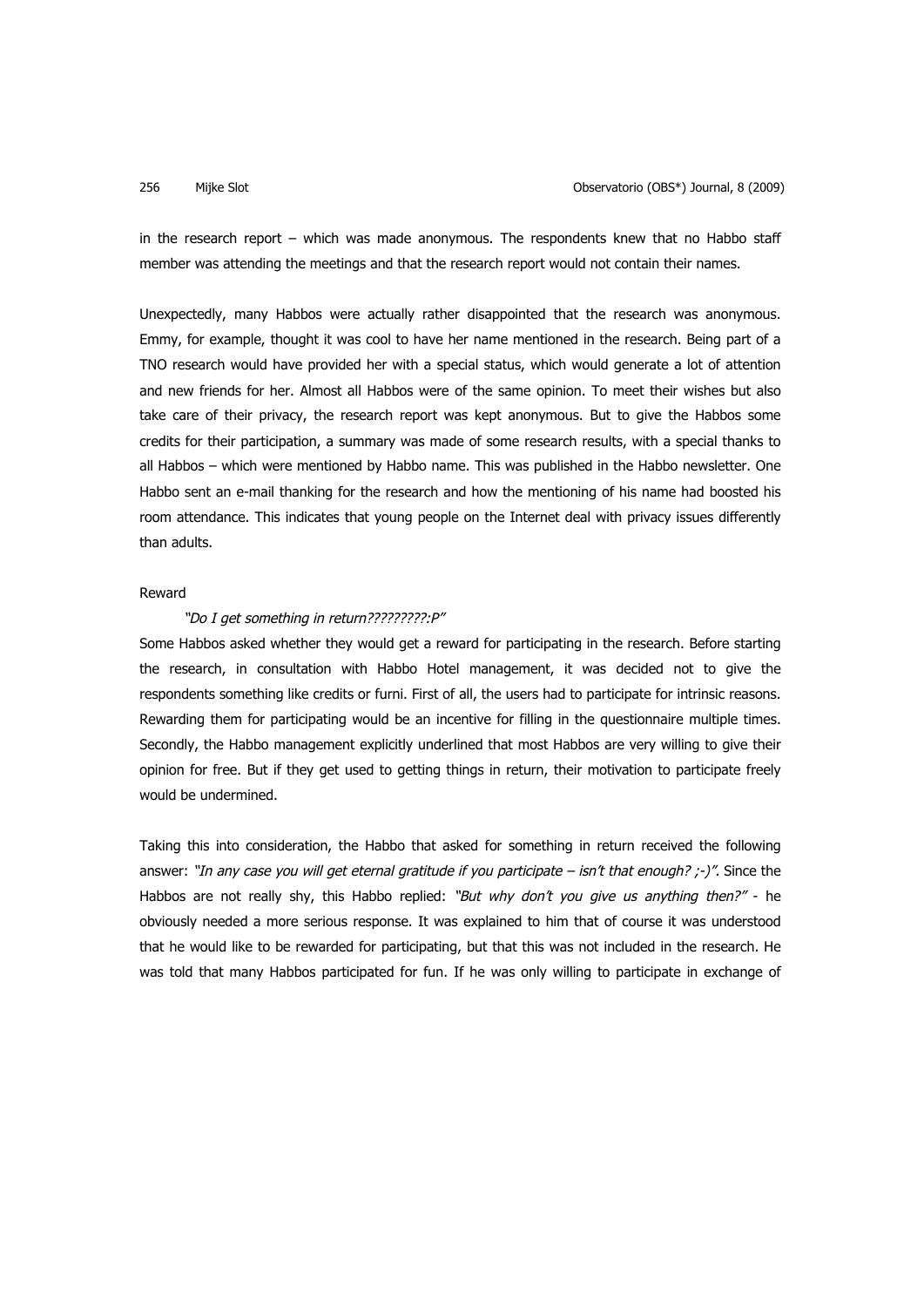something else, another Habbo would be selected to join the discussion groups. This Habbo hurried to say that this was not necessary. "It was only a question...".

# **Concluding**

During the past years, the online domain has gained significant importance. Users have become active on many different levels, engaging in all sorts of activities and spending their leisure time in online environments. Naturally, social scientists have also extended their research activities to the Internet. They have adapted many traditional research methods like user surveys, content analysis and ethnographical observation to online circumstances. But meeting respondents in their 'natural online community surroundings' and engaging in synchronous discussion groups with avatars, is still quite exceptional. This article has shed some light onto the opportunities and challenges of organizing online discussion groups; organizational and methodological as well as ethical issues have passed in review.

As can be expected, many methodological guidelines can be translated to the online domain. Also a lot of Internet research practices encounter the same obstacles. For example data collection and ethical issues like privacy need to be approached with extra caution online. Bias is very likely. This needs to be taken into account in the research design. But Internet researchers experience advantages as well. Apart from the difficulties, it is a really valuable effort. It still takes time (and money) to do Internet research, but this costs without doubt significantly less than traditional research. And, more importantly, as a researcher you become a part of your own research subject. In the Habbo research, the online discussion groups proved to be valuable to gain more insights into certain themes.

Unlike some other researcher's experiences, the Habbo target audience was very enthusiastic about participating in online research. Most Habbos say they like participating in their own online environment: "Yes super cool" was one reaction. Another Habbo indicated that it was much better to meet online. She was convinced it was easier to put something into words. Habbos like giving their opinion; they come across as honest and speak up when things are unclear. The number of willing participants to the study was extremely high. The response rate of the participants was high, too. This was to some extend similar to other research, but still, it raises some questions. Maybe response to research is likely to be higher when it is properly announced and embedded within online communities.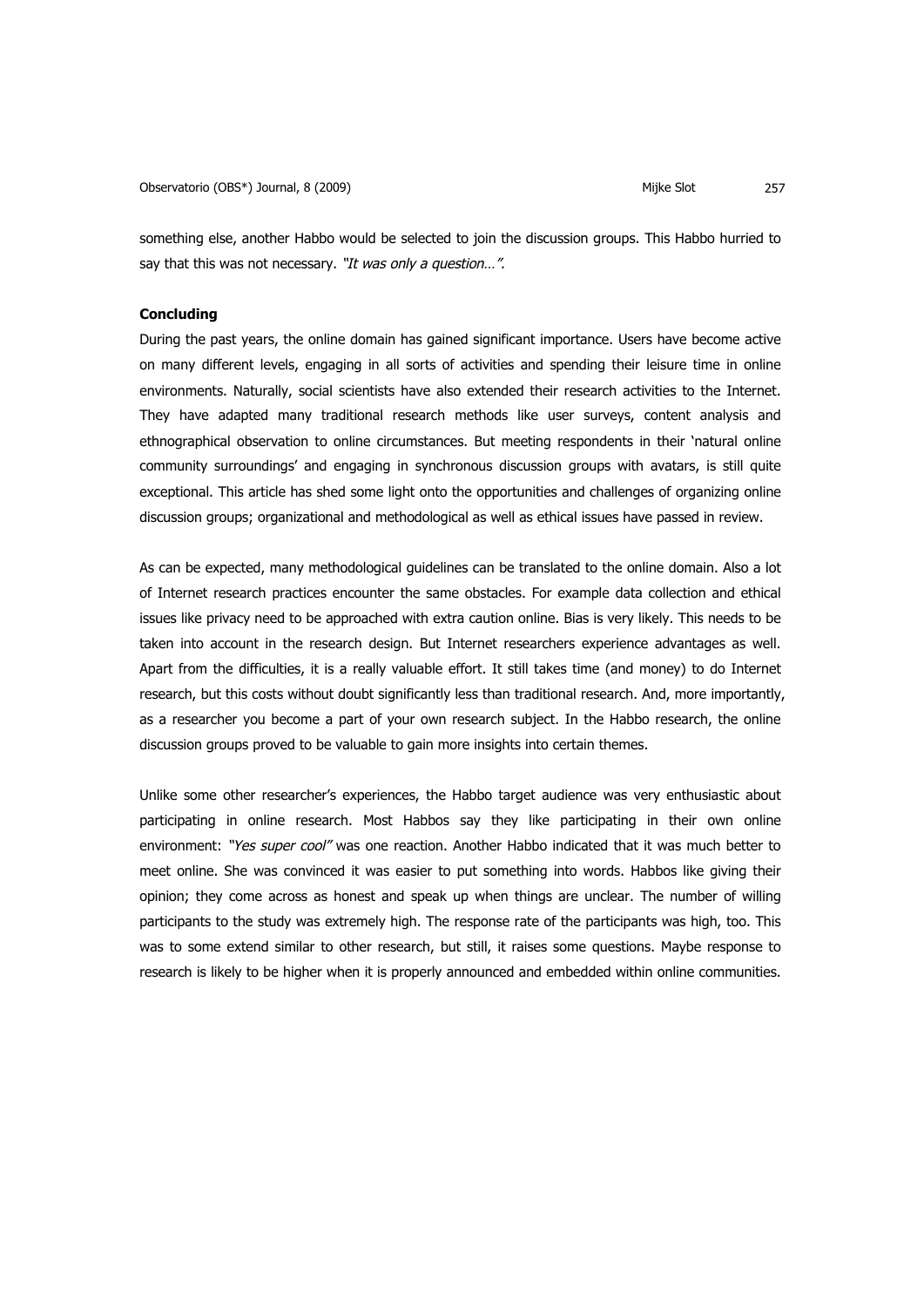These observations could be further underpinned by experiences of other online researchers and further investigation.

Another interesting point was the attitude towards participation and privacy respondents in the Habbo research had. Some Habbos really think that being selected for this research is like winning a competition. Some examples: "I was really shocked when I received the e-mail that I was chosen", "It is the first time that I win something on Habbo", or "I am so happy that I was chosen". Other Habbos feel that participating in research provides them with status. One Habbo sent all his friends a message through his Habbo console (the Habbo messaging system) saying: "Wow! Mijke (she is investigating what everybody thinks of Habbo) responded to my question ;o" or "Btw I have Mijke-tno in my friends list ;) you can ASK her anything! Whatever you want. Send your question to me. I will send it to mijke and she will answer  $\cdot$ )". Of course, this enthusiasm and the great ease with which respondents communicate have consequences for the research as well. Responding to e-mails with comments and questions requires a lot of time.

Another striking issue is the response of participants when privacy issues are explained to them. They react disappointed. This is really in contrast to other research, where participants often refuse to participate because of privacy issues. Habbos like being mentioned to others in the community. This provides them with status and will contribute to their popularity online. The research subject might be of importance in this matter, since the discussion groups did not have a 'high risk' topic. Therefore, respondents did not have to be afraid that privacy sensitive information would come into the public domain. Nonetheless, sometimes it seems privacy is totally lost on the Internet. But is this true? How do people on the Internet perceive privacy? And how does this relates to privacy issues concerning research? The issue of privacy on the Internet will still remain important the coming years.

It is likely that these digital research practices will continue to grow in the coming years. These observations are some of many that are relevant for doing online research and organizing online discussion groups. Hopefully, this article has given other researchers inspiration to explore the online domain as a research environment themselves.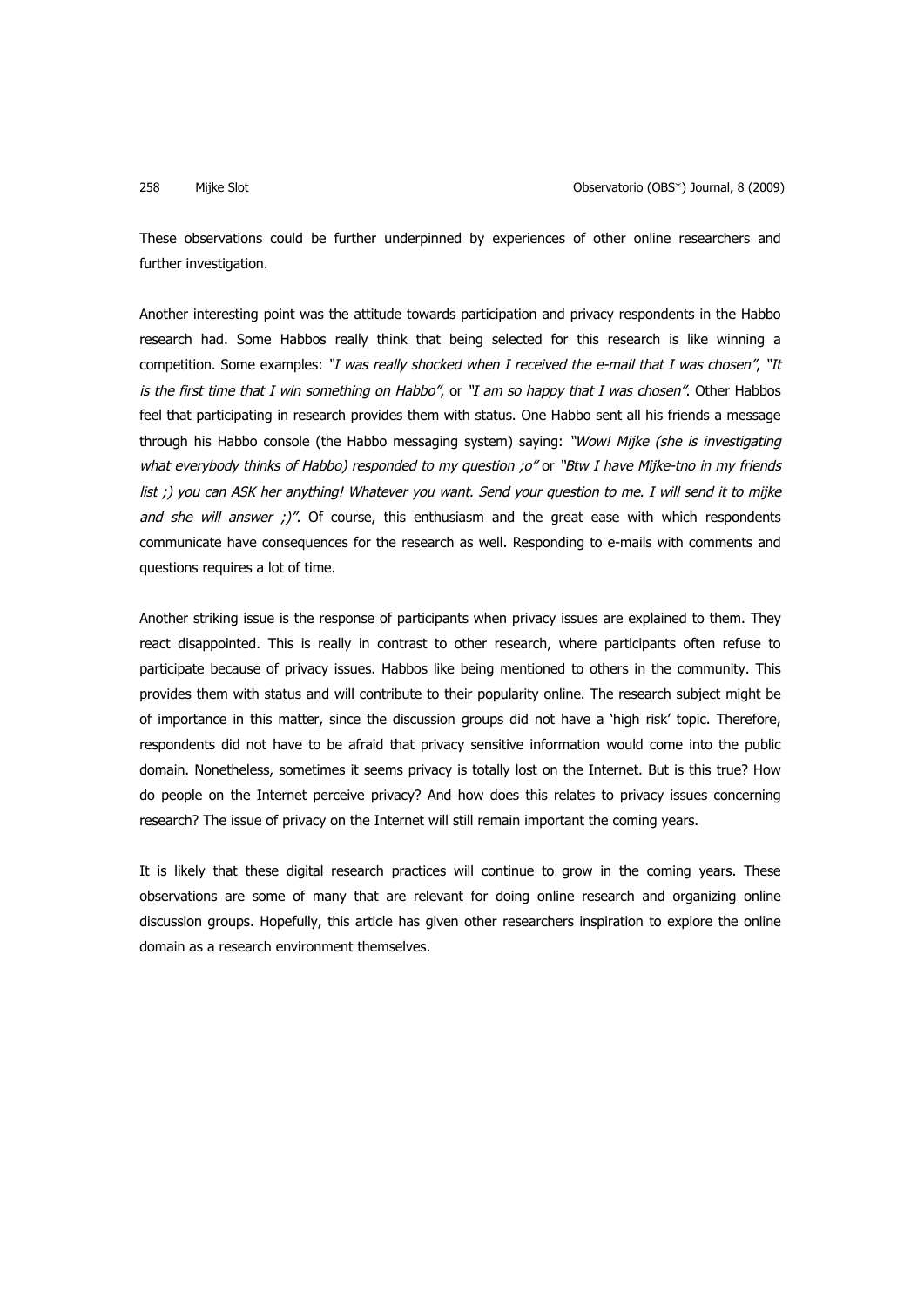Observatorio (OBS\*) Journal, 8 (2009) (Observatorio (OBS\*) Journal, 8 (2009)

#### **References**

Chase, L. and Alvarez, J. (2000). 'Internet research: the role of the focus group' In: Library & Information Science Research, Vol. 22, Nr. 4, pp. 357-369

Ess, C. and the AoIR ethics working committee (2002). 'Ethical decision-making and Internet research: Recommendations from the aoir ethic working committee' AoIR, retrieved November 21, 2008, from http://www.aoir.org/reports/ethics.pdf

Frankel, M.S. and Siang, S. (1999). 'Ethical and legal aspects of human subjects research on the internet' Workshop report Washington, American Association for the Advancement of Science, retrieved November 21, 2008, from http://www.aaas.org/spp/dspp/sfrl/projects/intres/main.htm

Hine, C. (ed.) (2005). Virtual methods. Issues in social research on the Internet Oxford, New York: Berg

Joinson, A.N. (2005). 'Internet behaviour and the design of virtual methods' In: Hine, C. (ed.) Virtual methods. Issues in social research on the Internet Oxford, New York: Berg, pp.21-34

Jones, S. (ed.) (1999). *Doing Internet research. Critical issues and methods for examining the net* Thousand Oaks, London, New Delhi: SAGE Publications

Kivits, J. (2005). 'Online interviewing and the research relationship' In: Hine, C. (ed.) Virtual methods. Issues in social research on the Internet Oxford, New York: Berg, pp.35-50

Larsen, R.B. and Rathod, S. (2004). 'Response and field period effects: The effect of time in online market research and consequences for future online survey strategies' Bloomerce white paper 3, retrieved November 21, 2008, from http://www.websm.org/uploadi/editor/1143808027whitepaper3.pdf

Mann, C. and Stewart, F. (2000). Internet communication and qualitative research. A handbook for researching online London, Thousand Oaks, New Delhi: SAGE Publications

Orgad, S. (2005). 'From online to offline and back: moving from online to offline relationships with research informants' In: Hine, C. (ed.) (2005) Virtual methods. Issues in social research on the Internet Oxford, New York: Berg, pp.51-66

Rutter, J. and Smith, G.W.H. (2005). 'Ethnographic presence in a nebulous setting' In: Hine, C. (ed.) Virtual methods. Issues in social research on the Internet Oxford, New York: Berg, pp.81-92

Sharf, B.F. (1999). 'Beyond netiquette: the ethics of doing naturalistic discourse research on the Internet' In: Jones, S. (ed.) Doing Internet research. Critical issues and methods for examining the net Thousand Oaks, London, New Delhi: SAGE Publications , pp.243-256

Slot, M. (2007). 'User-producer interaction in an online community; the case of Habbo Hotel' Conference proceedings IADIS International Conference on Web Based Communities 2007, Salamanca, Spain February 18-20, pp.95-102

Valkenburg, P.M., Schouten, A.P. and Peter, J. (2006). 'Jongeren en hun identiteitsexperimenten op internet' In: Haan, J. de and Hof, C. van 't (eds.) Jaarboek ICT en samenleving. De digitale generatie Amsterdam: Boom

Witmer, D.F., Colman, R.W. and Katzman, S.L. (1999). 'From paper-and-pencil to screen-and-keyboard: toward a methodology for survey research on the Internet' In: Jones, S. (ed.) Doing Internet research. Critical issues and methods for examining the net Thousand Oaks, London, New Delhi: SAGE Publications, pp. 145-162